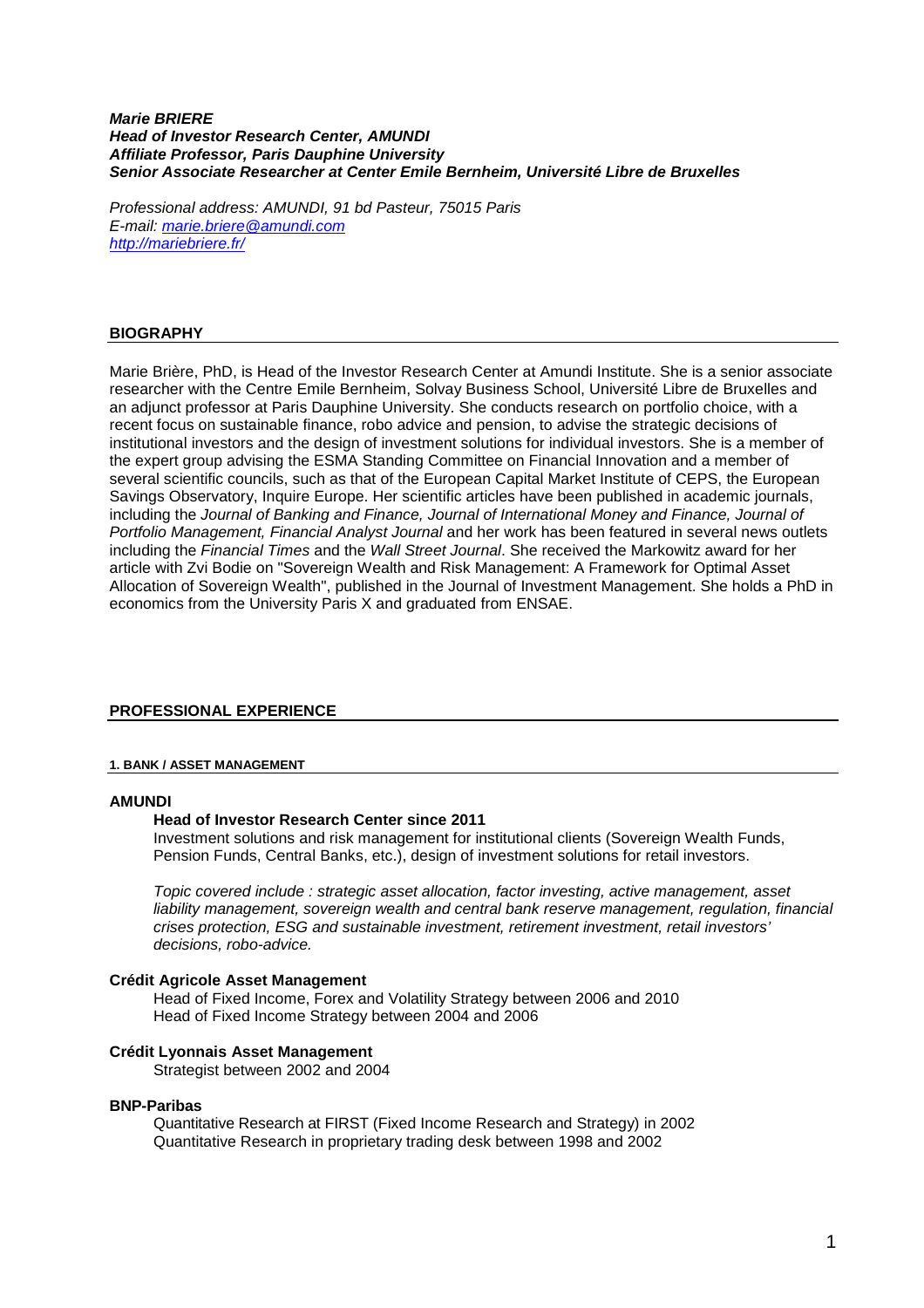### Research interests

 Sustainable finance, ESG, Investors' Votes at General Meetings Household finance, Retail investors' behavior, Robo-advice Long-Term Investing, Pension Funds, Sovereign Wealth Funds, Institutional Investors' Regulation

### Other scientific activities

Scientific Director of the FaIR (Finance and Insurance Reloaded) Program of Institut Louis Bachelier (2021-present)

Member of the expert group advising the ESMA Standing Committee on Financial Innovation (2021 present)

Member of the Academic Committee, European Capital Market Institute, CEPS (2019-present) Member of the Pension Working Group, Efama (2017-2018)

Member of the Advisory Group for CAC Family Indices, Euronext (2016-present) Board member and member of the Scientific Committee of European Saving Observatory (OEE) (2015-present)

Member of the Bureau Executif Scientifique of Institut Louis Bachelier (2015-present) Board member and member of the Scientific Committee of Inquire Europe (2013-present) Managing Editor of the Journal Bankers, Markets and Investors (2012-2016) Chairman of the Scientific Committee of the Financial Risks International Forum (2011-present)

#### **3. TEACHING**

### • **Paris Dauphine University**

Robo-advice, Master Digital Economics, 2021. Affiliate professor at Paris Dauphine University (2011-2020) Institutional Investors and Long Term Asset Management, Magistère BFA, 2011-2020. Portfolio Management, Master 201, 2011-2020. Quantitative Investment Strategies, Master 272, 2011-2020.

### • **Other teaching experience**

Copenhagen Business School (2012), Edhec Business School (2011), University of Paris I Sorbonne (2010-2011), University of Paris II Assas (2005-2010), Ecole Supérieure de l'Aéronautique et de l'Espace (2004-2006), University of Paris Dauphine (2003-2009), Skema Business School (2004-2017), Toulouse Business School (2004-2007).

### **EDUCATION**

2013: **Habilitation Thesis** to supervise research, Paris Dauphine University

- 2002: **PhD in Economics** at University of Paris Ouest Nanterre La Defense
- 1998: **Diploma of statistician economist** from the National School of Statistics and Economic Administration (ENSAE) and **Master of Economics** in « International Economics and Finance » at Paris Dauphine University.

### **AWARDS**

**2014: Markowitz Award** for the article "Sovereign Wealth and Risk Management: A Framework for Optimal Asset Allocation of Sovereign Wealth" published in the Journal of Investment Management

**2003: Best PhD in Finance,** Award from National Association of PhD in Economics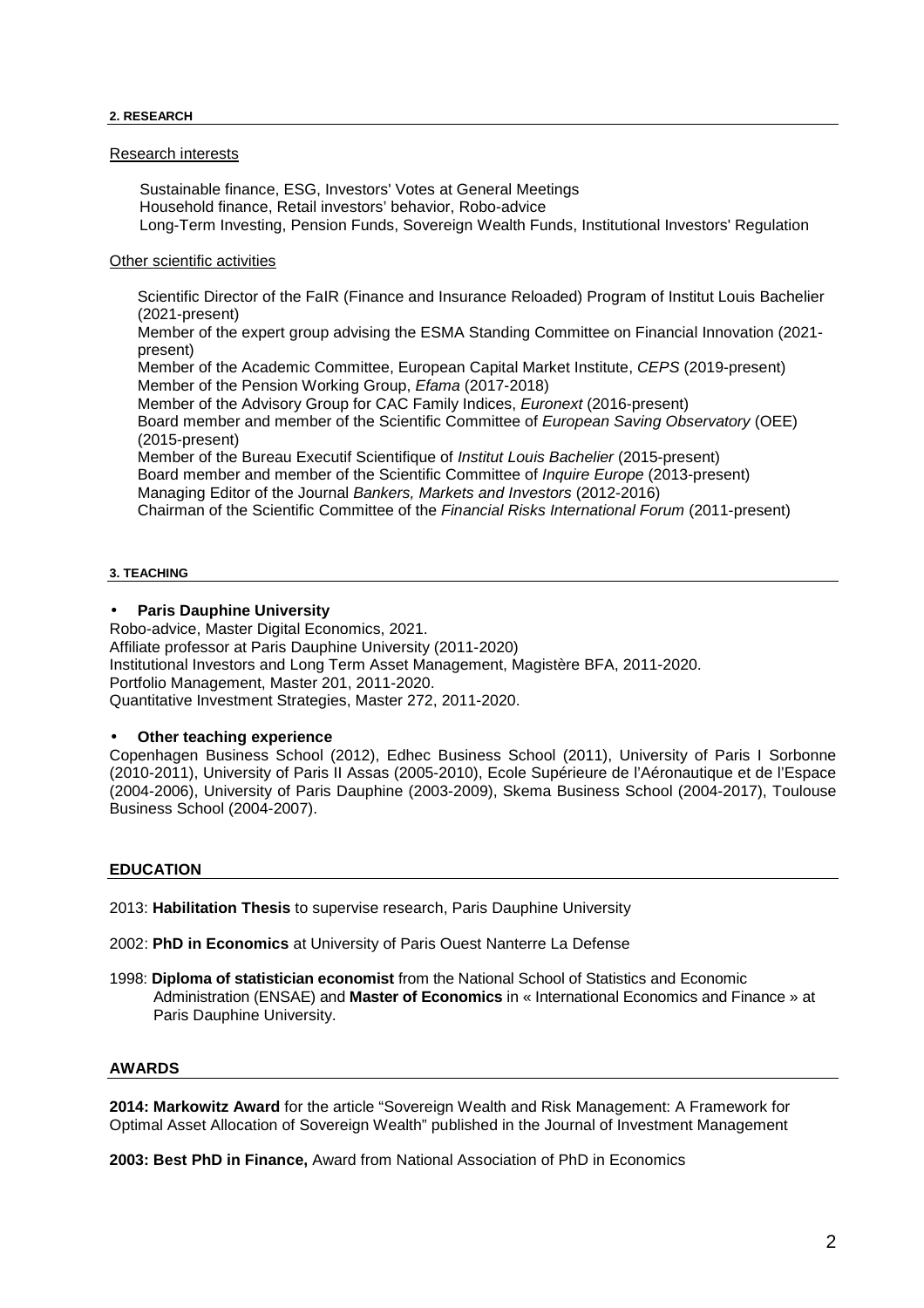# **RESEARCH: WORKING PAPERS AND PUBLICATIONS**

Some of these articles have been featured in the Financial Times, the Wall Street Journal, Institutional Investors, IPE, Pension and Investment, CEPR VOX, Les Echos, Le Monde, La Libre Belgique, Revue Banque, etc.

## **Household Investment Decisions, Robo-advice**

- Brière M., J. Poterba and A. Szafarz, "Precautionary Liquidity and Retirement Savings", American Economic Review, Papers and Proceedings, American Economic Association Papers and Proceedings, 2022.
- Brière M., J. Poterba and A. Szafarz, "Choice Overload? Participation and Asset Allocation in French Employer-Sponsored Saving Plans", NBER Working Paper N°29601, 2021.
- Bianchi M. and M. Brière, "Robo-Advising for Small Investors", SSRN Working Paper N° 3751620, 2021.
- Bianchi M. and M. Brière, "Robo-Advising: Less AI and more XAI", SSRN Working Paper N° 3825110, 2021.

### **Socially Responsible Investment**

- Brière M. and S. Ramelli, "Green Sentiment, Stock Returns and Corporate Behavior", SSRN Working Paper N°3850923, April 2021.
- Brière M., S. Ramelli, "Responsible Investing and Stock Allocation", SSRN Working Paper N°3853256, Jan 2021.
- Brière M., S. Pouget and L. Ureche-Rangau, "Do Universal Owners Vote to Curb Externalities: An Empirical Analysis of Shareholder Meetings", SSRN Working Paper N°3403465, 2020.
- Brière M., S. Pouget and L. Ureche-Rangau, "Blackrock vs Norway Fund at Shareholder Meetings: Institutional Investors' Votes on Corporate Externalities", Revue d'Economie Financière, forthcoming.
- Brière M., J. Peillex and L. Ureche, "Do Social Responsibility Screens Matter when Assessing Mutual Fund Performances", Financial Analyst Journal, 76(3), 2017, p.53-66.

# **Transaction Costs**

- Brière M., C.A. Lehalle and A. Raboun, "Pricing Effects of Market Makers in Different Uncertainty Regimes: Evidence from the Covid-19 Market Crash", SSRN Working Paper N°3815169, 2021.
- Brière M., Lehalle C.A., Nefedova, T. and A. Raboun, "Stock Market Liquidity and the Trading Costs of Asset Pricing Anomalies", SSRN Working Paper N°3380239, 2020.
- Brière M., Lehalle C.A., Nefedova, T. and A. Raboun, "Modelling Transaction Costs when Trades May Be Crowded: A Bayesian Network Using Partially Observable Orders Imbalance", in Machine Learning for Asset Management: New Developments and Financial Applications, ed. Jurczenko, John Wiley & Sons, 2020.

### **Asset Allocation - Investment**

- Brière M. and A. Szafarz, "Good Diversification is Never Wasted: How to Tilt Factor Portfolios with Sectors", Finance Research Letters, 2020.
- Brière M. and A. Szafarz, "Factors vs. Sectors in Asset Allocation: Stronger Together?", "Advances in the practice of public investment management: Portfolio modelling, performance attribution and governance" Palgrave Macmillan, 2020.
- Brière M. and A. Szafarz, "Factor Investing: the Rocky Road from Long Only to Long Short", in Risk-Based and Factor Investing, Ed. E. Jurczenko, Elsevier, 2017.
- Brière M. and A. Szafarz, "Factor-Based v. Industry-Based Asset Allocation: The Contest", SSRN Working Paper N°2615703, 2015.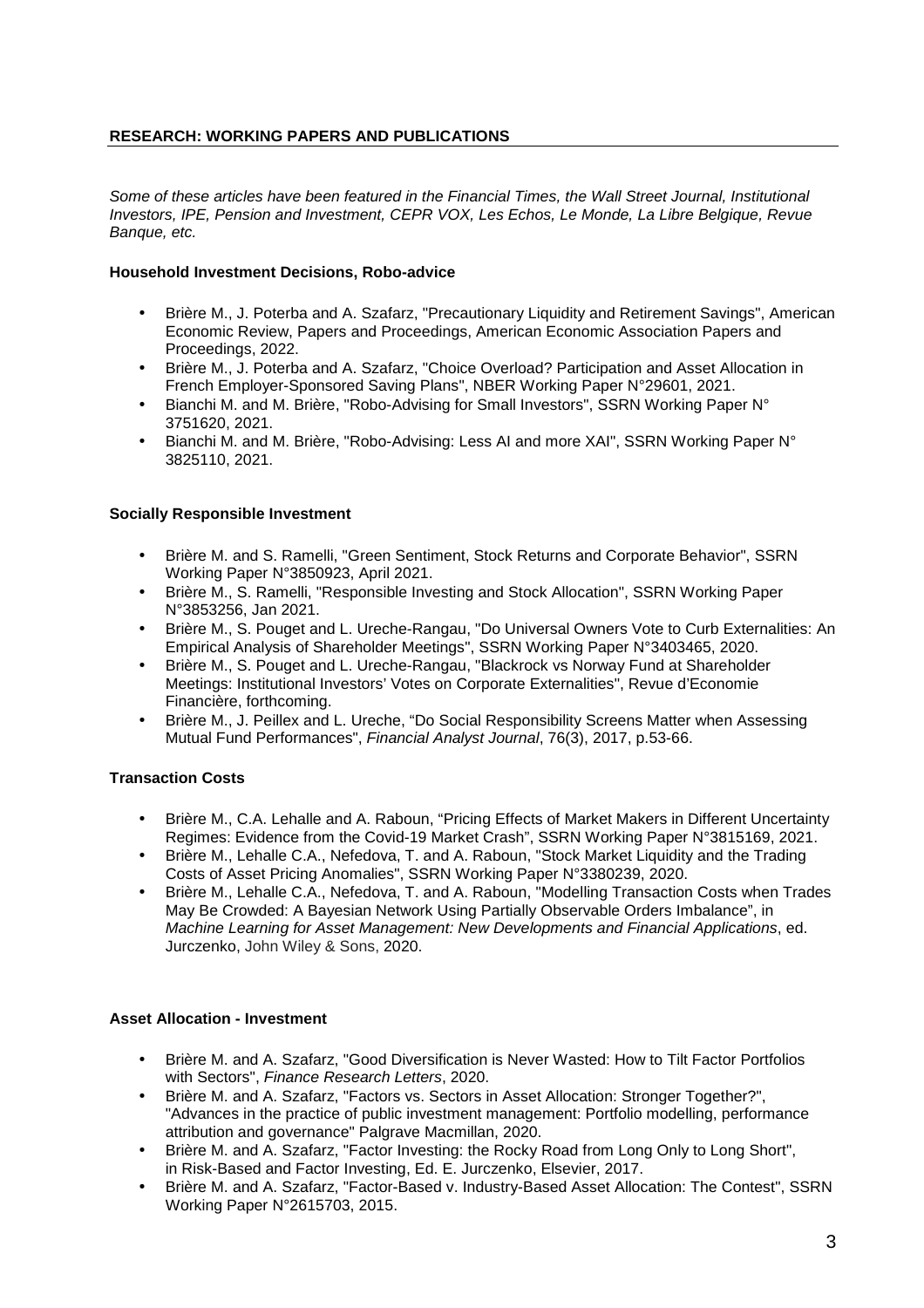- Brière M. and A. Szafarz, "Investment in Microfinance Equity: Risk, Return and Diversification Benefits", World Development, 67, March 2015, 110-125.
- Aglietta M., M. Brière, S. Rigot, O. Signori, "Rehabilitating the Role of Active Management for Pension Funds", Journal of Banking and Finance, 36(9), September 2012, p.2565-2574.
- Brière M., B. Drut, V. Mignon, K. Oosterlinck and A. Szafarz, "Is the Market Portfolio Efficient? A New Test of Mean Variance Efficiency when all Assets are Risky", Finance, 34(1), March 2013, p.7-41.

# **Pension Funds**

- Brière M., J. Poterba and A. Szafarz, "Choice Overload? Participation and Asset Allocation in French Employer-Sponsored Saving Plans", forthcoming, April 2021.
- Boon L.N., M. Brière and B. Werker, "Longevity Risk: To Bear or to Insure?", Journal of Pension Economics and Finance, 2020, p. 409-441.
- Boon L.N., M. Brière and S. Rigot, "Regulation and Pension Fund Risk Taking", Journal of International Money and Finance, 84, 2018, p. 23-41.
- Boon L.N., M. Brière, C. Gresse and B. Werker, "Pension Regulation and Investment Performance: Rule-Based vs. Risk-Based", SSRN Working Paper N°2400534, 2014.
- Boon L.N., M. Brière, "IORP2 : A New Regulatory Framework for Pensions", Amundi Discussion Paper, 2016.
- Boon L.N., M. Brière, "Hybrid Pension Schemes with Risk-Sharing: Are They the Future of Occupational Pensions", Amundi Special Focus, 2016.

# **Sovereign Wealth Funds and Central Banks**

- Brière M., V. Mignon, K. Oosterlinck and A. Szafarz, "Towards Greater Diversification in Central Bank Reserves", Journal of Asset Management, 17(4), 2016, p. 295-312.
- Bodie Z. and M. Brière, "Sovereign Wealth and Risk Management: a Framework for Optimal Asset Allocation of Sovereign Wealth", Journal of Investment Management, Q1 2014, p.45-61.
- Bodie Z. and M. Brière, "Optimal Asset Allocation for Sovereign Wealth Funds: Theory and Practice", Bankers Markets and Investors, Jan Feb 2014, p.45-61.
- Brière M., "Managing Commodity Risk: Can Sovereign Wealth Funds Help?", in Sovereign Wealth Funds and Long Term Investing, Bolton P., F. Samama and J. Stiglitz, Columbia University Press, 2012.

# **Inflation Hedging and Indexed Linked Bonds**

- Brière M. and O. Signori, "Hedging Inflation Risk in a Developing Economy: The Case of Brazil", Research in International Business and Finance, 27(1), January 2013, p. 209-222.
- Ang A., M. Brière and O. Signori, "Inflation and Individual Equities", Financial Analyst Journal, 68(4), July-August 2012, p. 36-55.
- Brière M., and O. Signori, "Inflation Hedging Portfolios: Economic Regimes Matter", The Journal of Portfolio Management, 38(5), Summer 2012, p. 43-58.
- Brière M. and O. Signori, "Inflation Hedging Portfolios in Different Regimes", in "Portfolio and risk management for central banks and sovereign wealth funds", Bank for International Settlements Paper No 58, October 2011.
- Brière M. and O. Signori, "Do Inflation Linked Bonds Still Diversify?", European Financial Management, 15(2), March 2009, p. 279-297.

# **Financial Crises and Portfolio Protection**

- Accominotti O., M. Brière, A. Burietz, K. Oosterlinck and A. Szafarz, "Did Globalization Kill Contagion", SSRN Working Paper N°3534157, 2020.
- Brière M., A. Chapelle and A. Szafarz, "No Contagion, only Globalisation and Flight to Quality", Journal of International Money and Finance, 31(6), October 2012, p. 1729-1744.
- Brière M., J.D. Fermanian, H. Malongo and O. Signori, "Volatility Strategies for Global and Country Specific European Investors", Bankers, Markets and Investors, November-December 2012, p.17-29.
- Brière M., A. Burgues and O. Signori, "Volatility Exposure for Strategic Asset Allocation", The Journal of Portfolio Management, 36(3), Spring 2010, p. 105-116.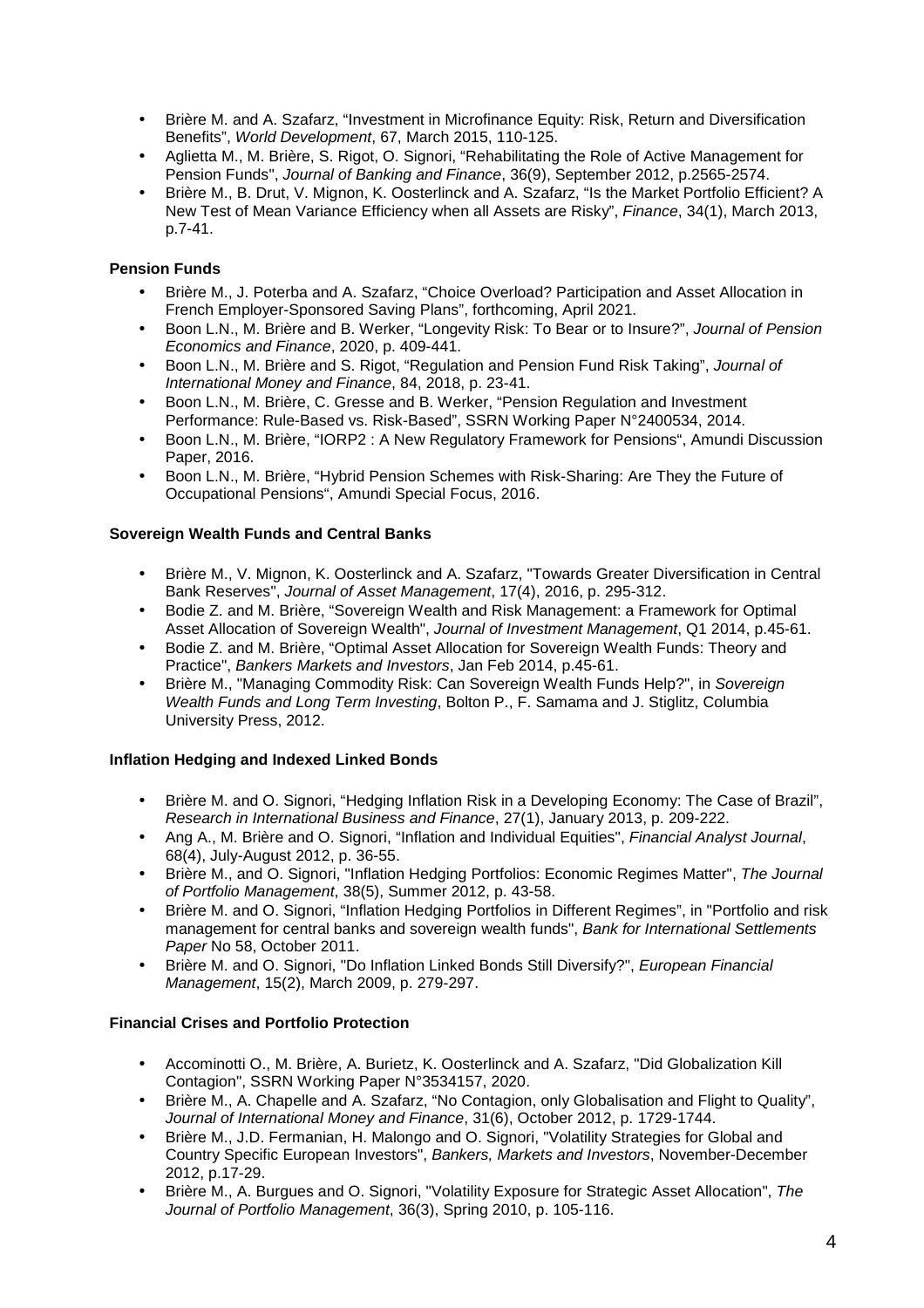- Brière M., A. Burgues and O. Signori, "Volatility as an Asset Class for Long Term Investors", in Interest rate Modelling, Portfolio Optimisation and Quantitative Techniques for Central Banks and Sovereign Wealth Managers, Berkelaar A., Coche J. and Nykolm K. (ed.), Palgrave McMillan.
- Brière M. and B. Drut, "The revenge of Purchasing Power Parity on Carry Trades during Crises", ULB-CEB Working Paper N° 09-013, 2009.
- Brière M. and A. Szafarz, "Crisis Robust Bond Portfolios", The Journal of Fixed Income, 18(2), Fall 2008, p. 57-70.
- Brière M. and K. Chancari, "Perception des risques sur les marchés: construction d'un indice élaboré à partir des smiles d'options et test de stratégies", Revue d'Economie Politique, 4, July-August 2004.

# **Bond Market**

- Brière M., O. Signori O. and K. Topeglo, "Bond Market Conundrum: New Factors Explaining Long-term Interest Rates?", Bankers, Markets and Investors, 92, jan-feb 2008.
- Brière M., "Market Reactions to Central Bank Communication Policies: Reading Interest Rates Options Smiles", Bankers, Markets and Investors, 67, nov-dec 2003.
- Brière M. and F. Ielpo, "Yield Curve Reaction to Macroeconomic News in Europe : Disentangling the US Influence", in Consequences of the European Monetary Integration on Financial Markets, Stavarek D. and Poloucek S. (ed), Newcastle : Cambridge Scholars Publishing, 2008.
- Boulier J.-F., M. Brière and J.-R. Viala, "Do Leveraged Credit Modify your Credit Allocation?", ULB-CEB Working Paper N° 08-014, 2008.
- Brière M., "Représentations conventionnelles sur les marchés de taux", in L'économie des conventions : méthodes et résultats (tome 2), sous la direction de F. Eymard-Duvernay, La Découverte, Paris, pp. 177-192.
- Brière M., Formation des taux d'intérêt: anomalies et croyances collectives, Economica, collection
- Recherche en Gestion, 2005.

# **Miscellaneous**

- Brière M., K. Oosterlinck and A. Szafarz, "Virtual Currency, Tangible Return: Portfolio Diversification with Bitcoins", Journal of Asset Management, 16(6), November 2015, p 365–373.
- Bodie Z. and M. Brière, "Financing Future Growth: the Need for Financial Innovations", OECD Journal: Financial Market Trends, 2011 (1).

# **CONFERENCE ORGANIZATION**

- Financial Risks International Forum (Institut Louis Bachelier) 2022: Climate Risk and Green Transition 2021: Fintechs / Covid-19, learning from a Pandemic Crisis? 2020: The rise of Fintechs: Can Network and Platforms Disrupt Traditional Financial Intermediation? 2019: Low Interest Rates Environment: Search for Yield, Risk Management and Transitions 2018: Emerging Extra-financial Risks 2017: Retail Finance and Insurance, Impact of Technical Innovations and Fintechs 2016: New Challenges Facing the Investment Management 2015: Scenarios, Stress and Forecasts in Finance 2014: Big Data in Finance and Insurance • Webinars of the Finance and Insurance Reloaded Program (Institut Louis Bachelier) May 2022: Quantitative Asset Management in the Machine Age, Perspectives from ADIA
	- Mar 2022: The environmental Impact of Bitcoin Mining
	- Feb 2022: Alternative Data Use in Asset Management Dec 2021: Cyber Risks, cyber insurance and financial stability
	- Sep 2021: Deep learning in Finance: from Implementation to Regulation